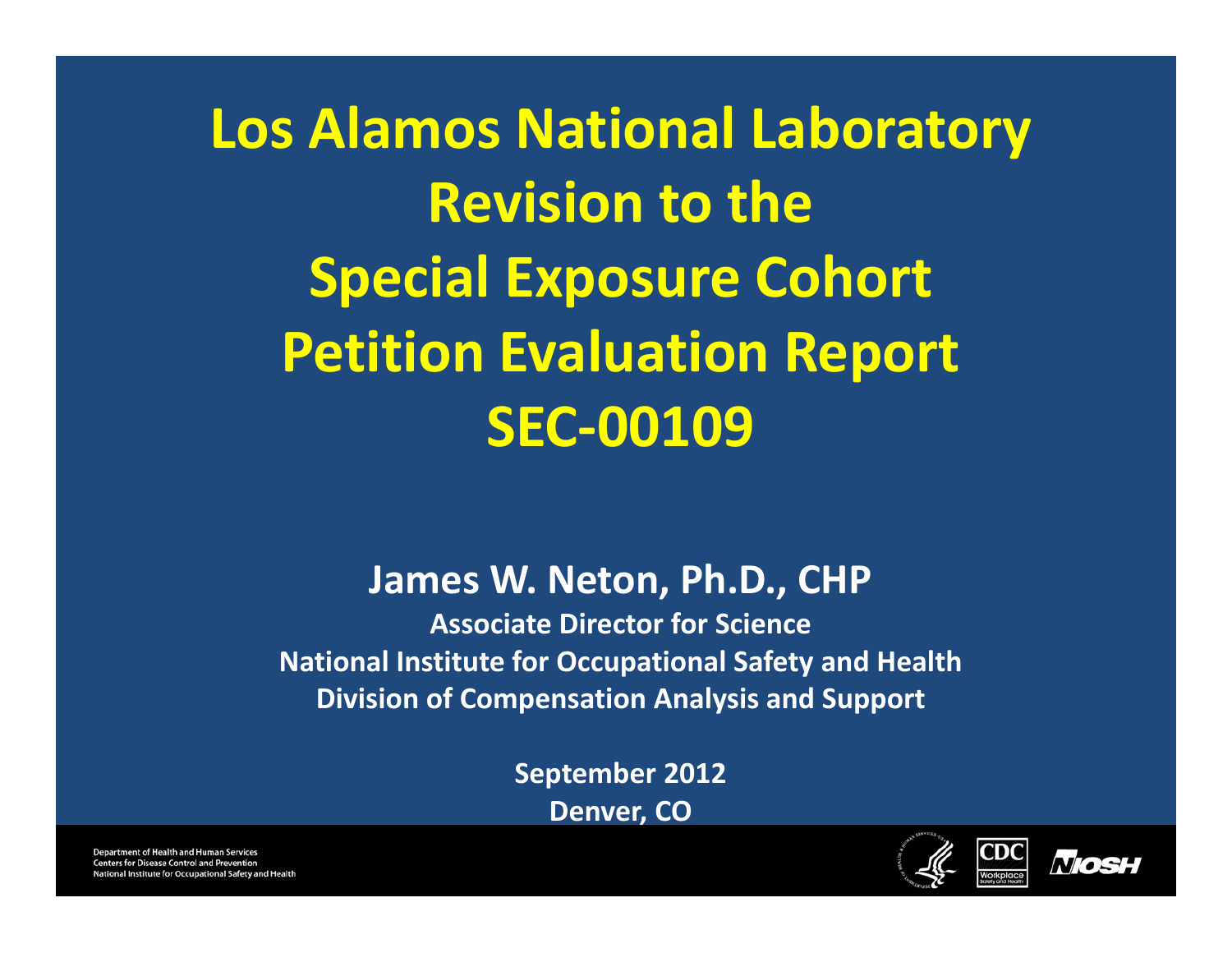## **Background**

- **Previous NIOSH evaluations (SEC‐00051, SEC‐ 00061, and SEC‐00170) have established SECs that include all employees from March 15, 1943 through December 31, 1975**
- **Basis for the class was infeasibility of internal dose reconstruction for <sup>a</sup> number of radionuclides, including:**
	- $\bullet$ **Am, Cm, Np, Th, Sr**
	- $\bullet$ **Mixed fission and activation products**



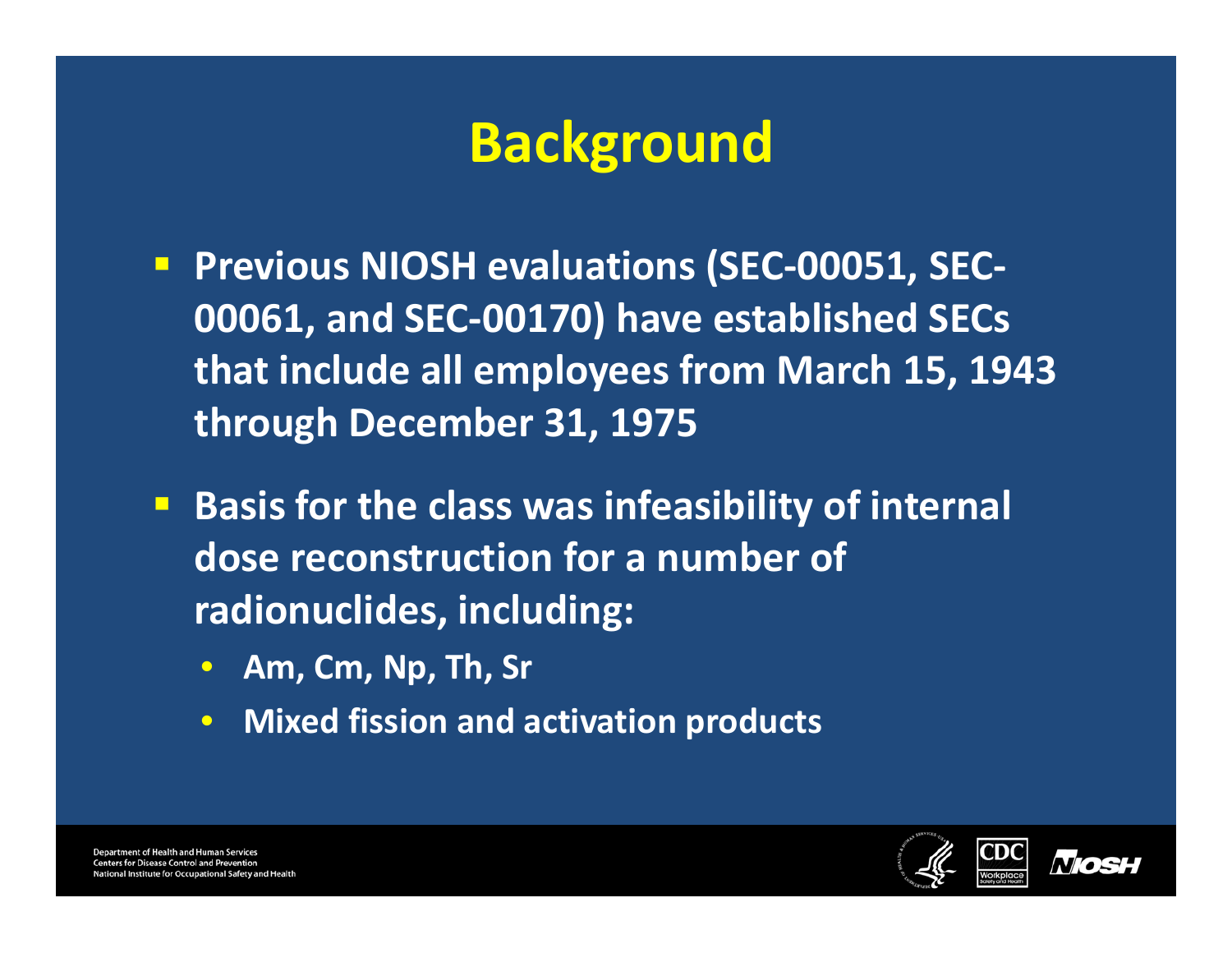#### **Background—cont.**

 **The evaluation report for SEC‐00051 recognized that the identified dose reconstruction issues might still exist for the post‐1975 period**

 **On this basis, NIOSH qualified the current petition (SEC‐00109) for evaluation**

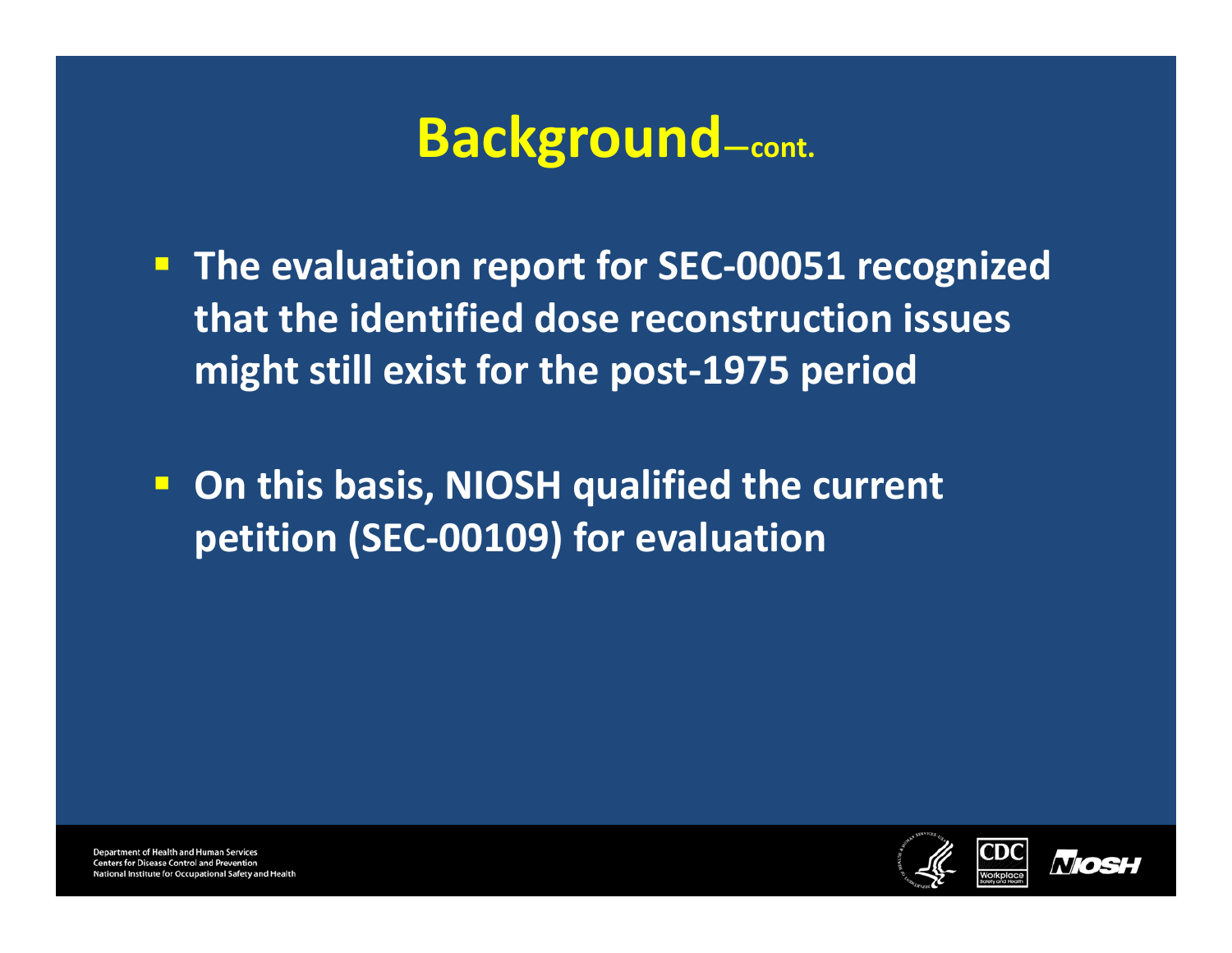## **LANL Operations: 1976‐2005**

- **Weapons development and testing**
- **Critical assemblies, reactors, and reactor development**
- **Accelerators, <sup>x</sup>‐ray equipment, and radiography sources**
- **Biomedical research**
- **Project Sherwood and fusion research**
- **Waste treatment and disposal**

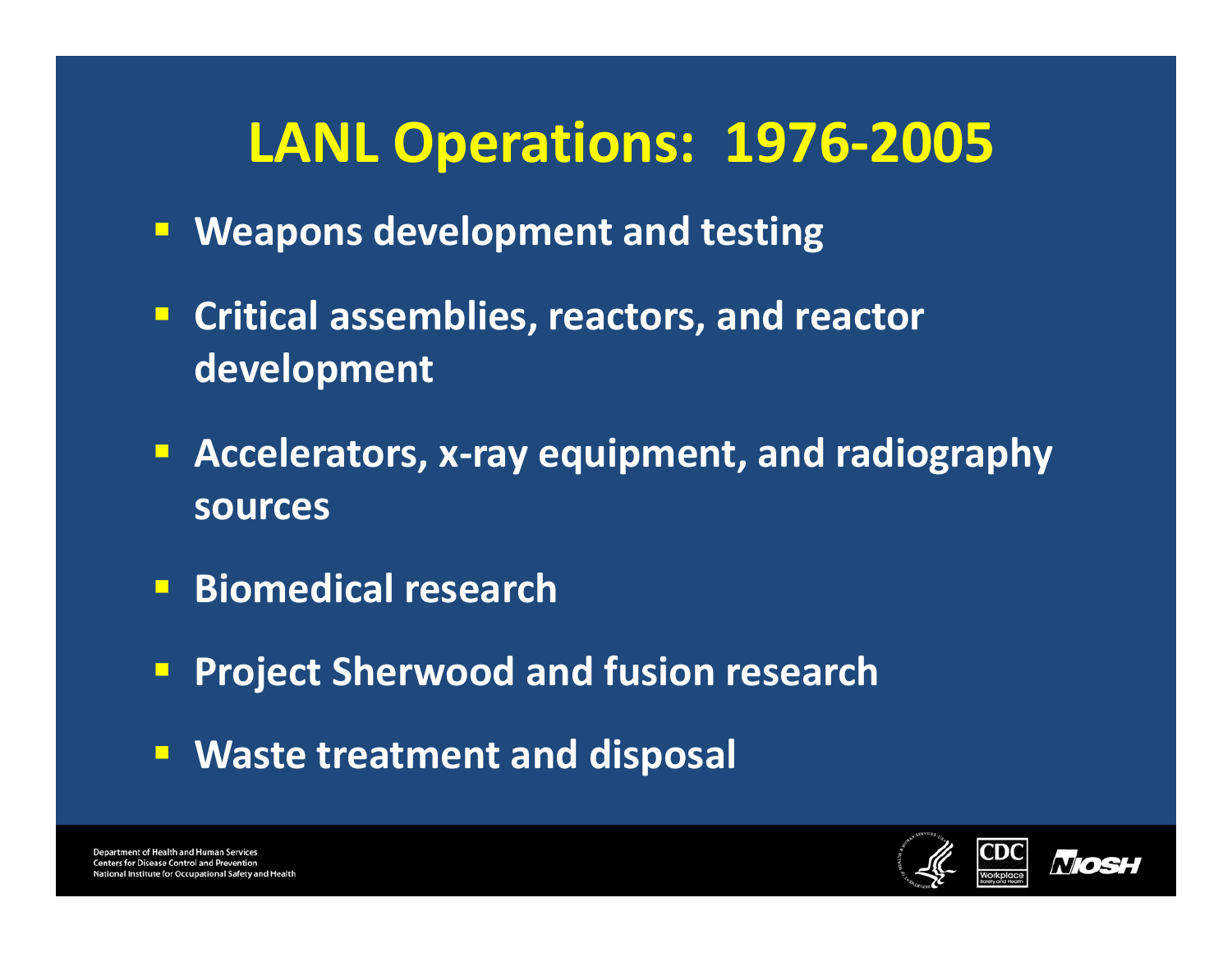# **Potential Radiation Exposure During the Class Period**

- **Internal sources of exposure**
	- **Primary radionuclides**
		- —**Cs‐137, H‐3, Pu‐238, Pu‐239, uranium**
	- **Exotic radionuclides as defined in SEC‐00051**
		- —**Mixed fission and mixed activation products**
		- —**Ac‐227, Am‐241, Cm‐244, Np‐237, Pa‐231, Sr‐90/Y‐90, Th‐ 230, Th‐232**
- **External sources of exposure**
	- **Photon, beta, and neutron exposure from accelerators, reactors, <sup>x</sup>‐ray machines, and radioactive materials**

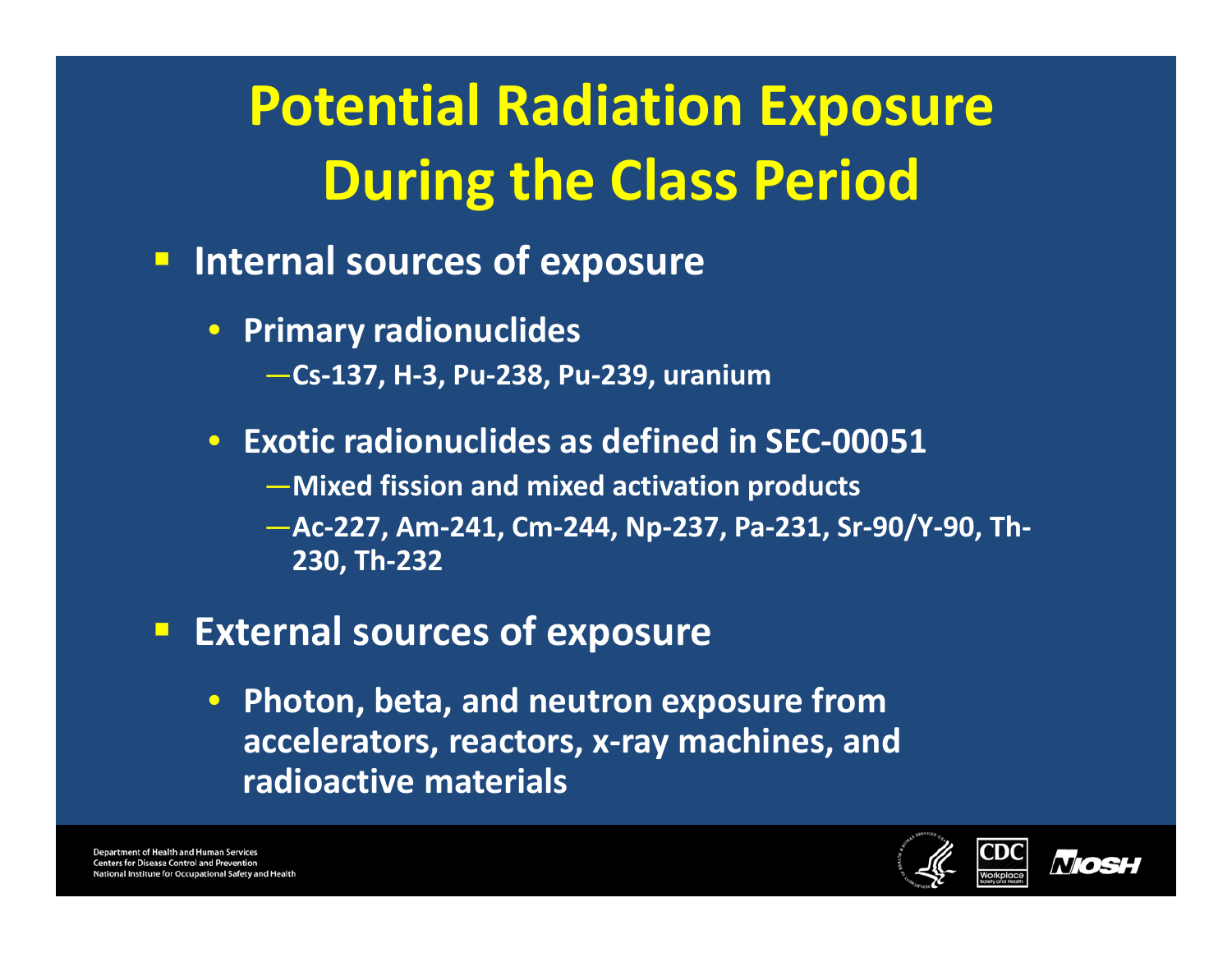## **Previous Dose Reconstructions**

**NIOSH OCAS Claims Tracking System**

**Information available as of August 8, 2012**

| <b>E</b> LANL claims submitted to NIOSH                                                                                                         | 1361 |
|-------------------------------------------------------------------------------------------------------------------------------------------------|------|
| <b>Claims with employment during the period</b><br>evaluated (01/01/1976-12/31/2005)<br>Dose Reconstructions completed<br>627(73%)<br>$\bullet$ | 863  |
| • Claims with start dates after 12/31/1975                                                                                                      | 386  |
| <b>Claims containing internal monitoring data</b>                                                                                               | 736  |
| <b>Claims containing external monitoring data</b>                                                                                               | 495  |



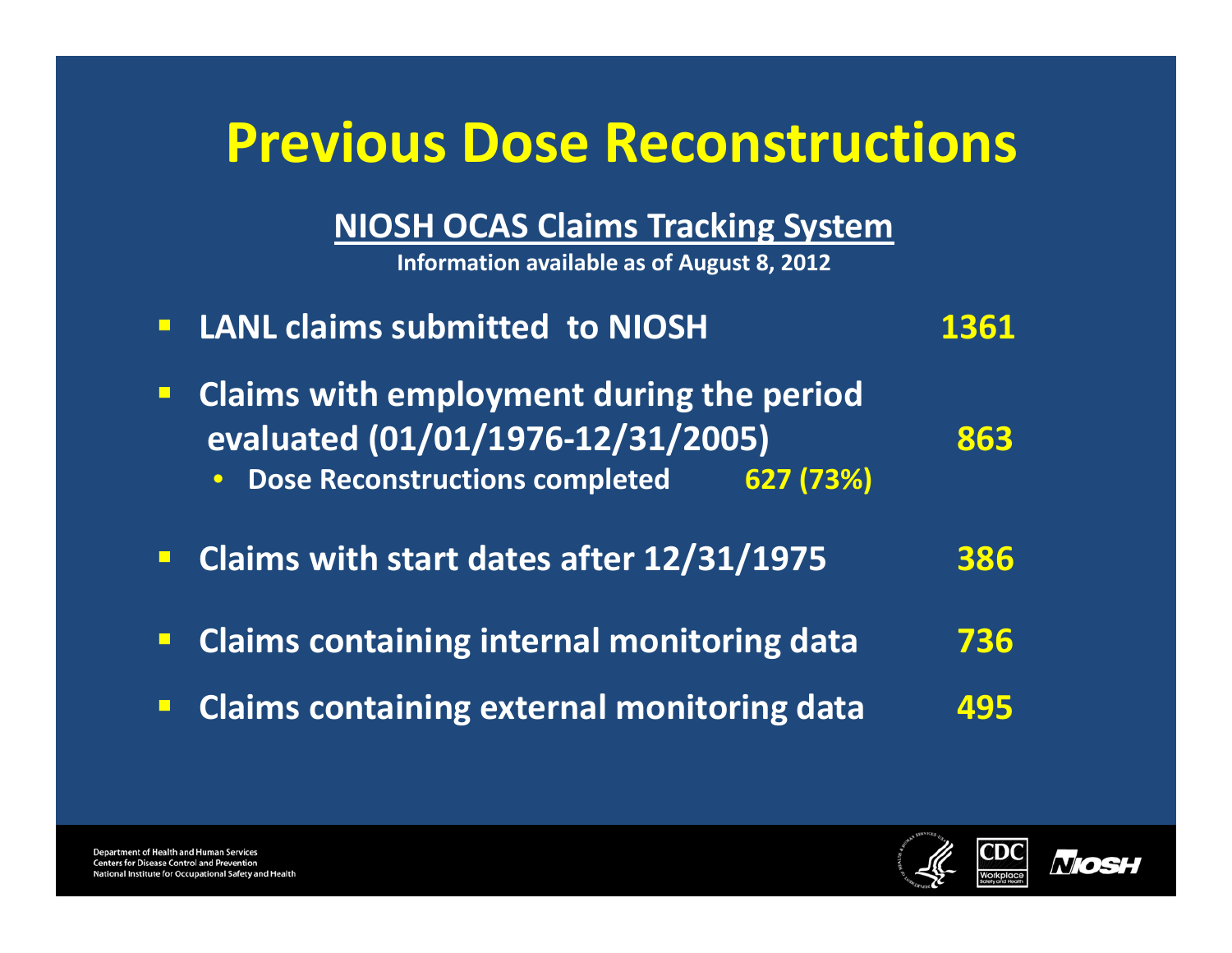## **Petition Overview**

- **April 3, 2008: 42 CFR Part 83.13 petition received (SEC‐00109)**
- $\Box$ **May 29, 2008: Petition qualified for evaluation**
- **January 22, 2009: NIOSH issued the initial SEC‐ 00109 Petition Evaluation Report (Rev. 0)**
	- **Class evaluated: Service Support Workers from January 1, 1976 through December 31, 2005**
	- **NIOSH concluded that sufficient information was available for dose reconstructions**
	- **No additional SEC class was recommended at that time**

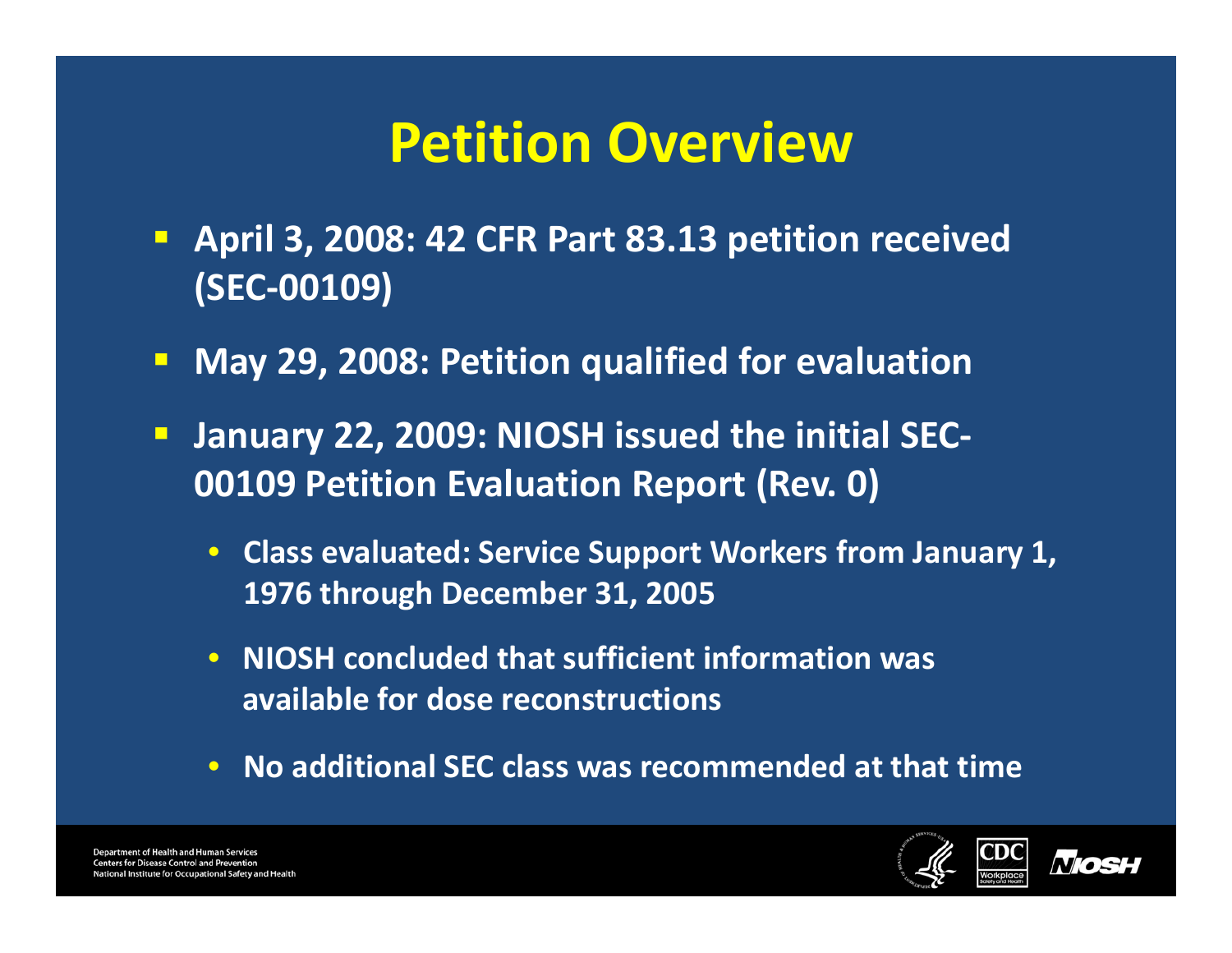## **Petition Overview—cont.**

- **Following additional review of the available data, NIOSH now finds that it lacks sufficient information to demonstrate feasibility of internal dose reconstruction for some radionuclides, including:**
	- **Certain tritium compounds**
	- $\bullet$ **Fission and activation products**
	- **Thorium**
	- $\bullet$  **Exotic alpha emitters, e.g., Am‐241, Np‐237, Ac‐227, Pa‐ 231, and Cm‐244**



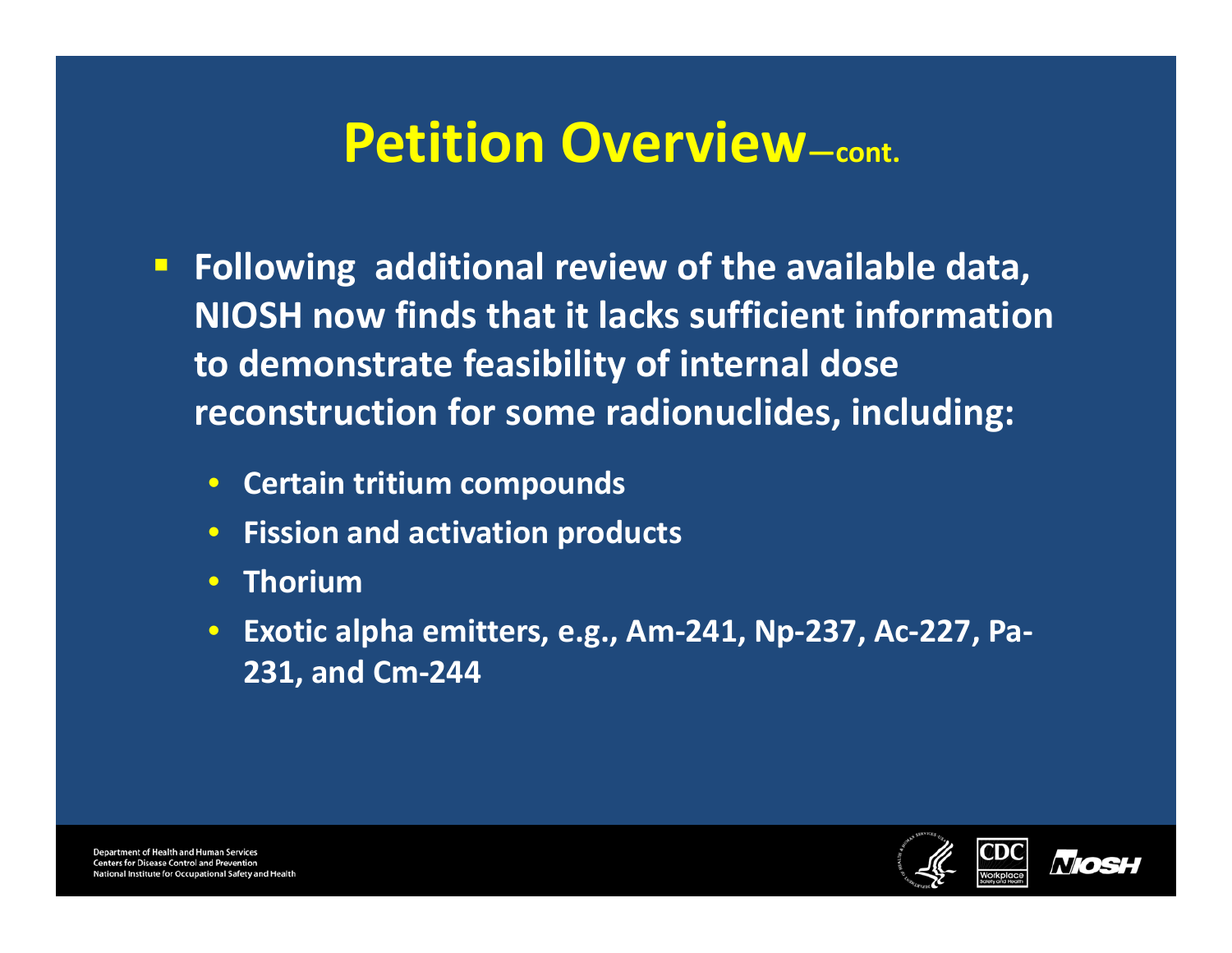### **Petition Overview—cont.**

- **August 13, 2012: NIOSH issued <sup>a</sup> revision to the SEC‐00109 Petition Evaluation Report (Rev. 1)**
	- **Revised previous decision to not recommend <sup>a</sup> class**
	- **Class now recommended for all workers at LANL from January 1, 1976 through December 31, 1995**
	- **End date selection is based on NIOSH's presumption that LANL would have been in full compliance with 10 CFR 835 by that date**
	- **NIOSH is continuing to evaluate the post‐1995 period**

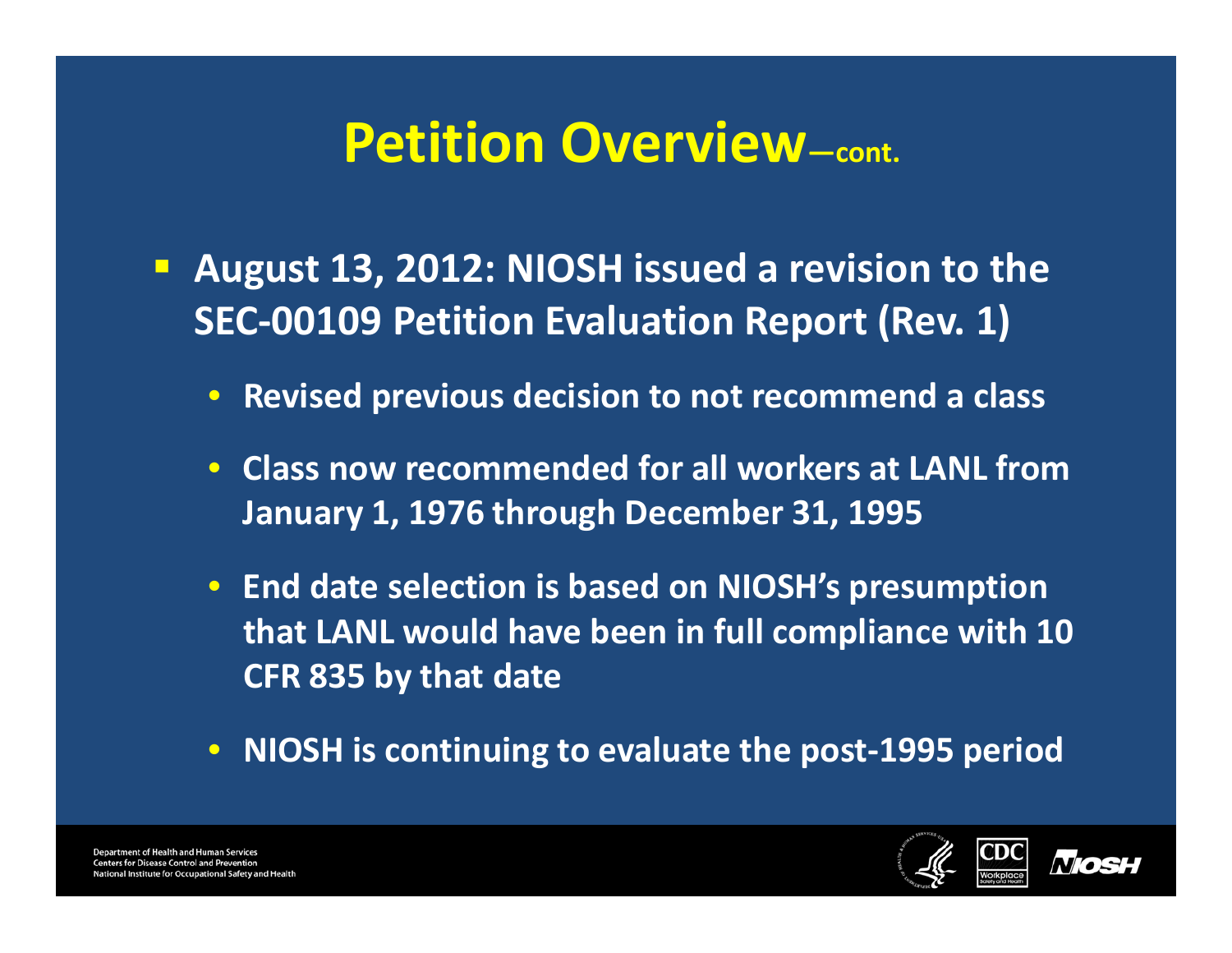## **Proposed Approach to Internal Dose Reconstruction (rev. 0)**

- **Extensive monitoring data available for routinely handled radionuclides (i.e., U, Pu, Cs, and tritium)** • **Coworker models established in OTIB‐0062**
- **Sparse monitoring data available for non‐ routinely handled radionucldes (i.e., exotics, mixed fission, and activation products)**
- **Approach to reconstruction relied on use of Pu, U, and Cs coworker data as surrogates for expsosure to non‐routinely handled radionuclides**

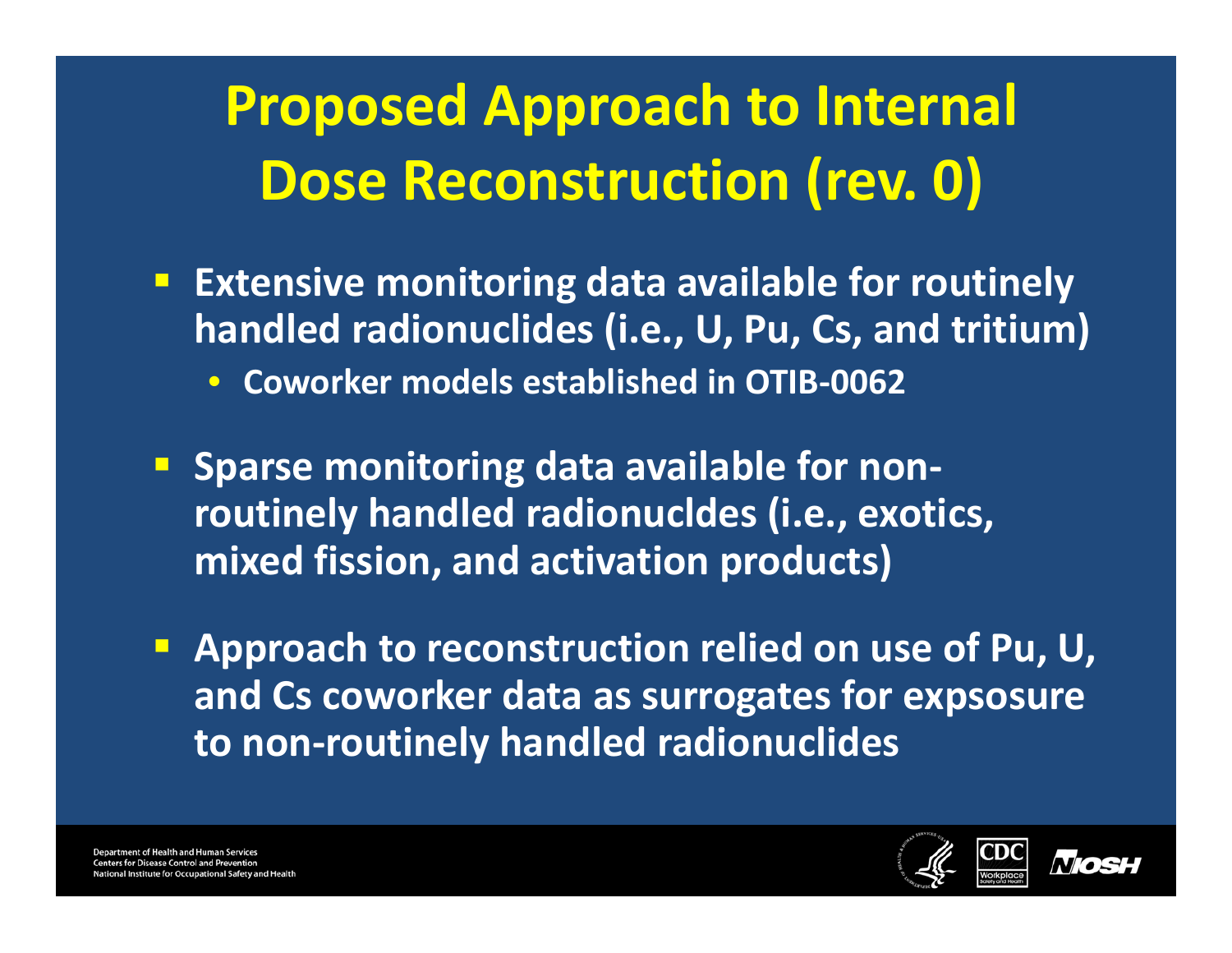## **Issues with Proposed Approach**

- **Original assumption that exotic radionuclides were handled, controlled, and monitored in <sup>a</sup> similar manner to U, Pu, and Cs could not be substantiated**
- **Exposures to exotics might be on an intermittent experimental basis leading to episodic exposures that are not represented by <sup>a</sup> chronic exposure model**
- **Comparability of operations that used exotics has not been established**
- **Short duration exposures might not have similar engineering controls in place as well‐established operations**

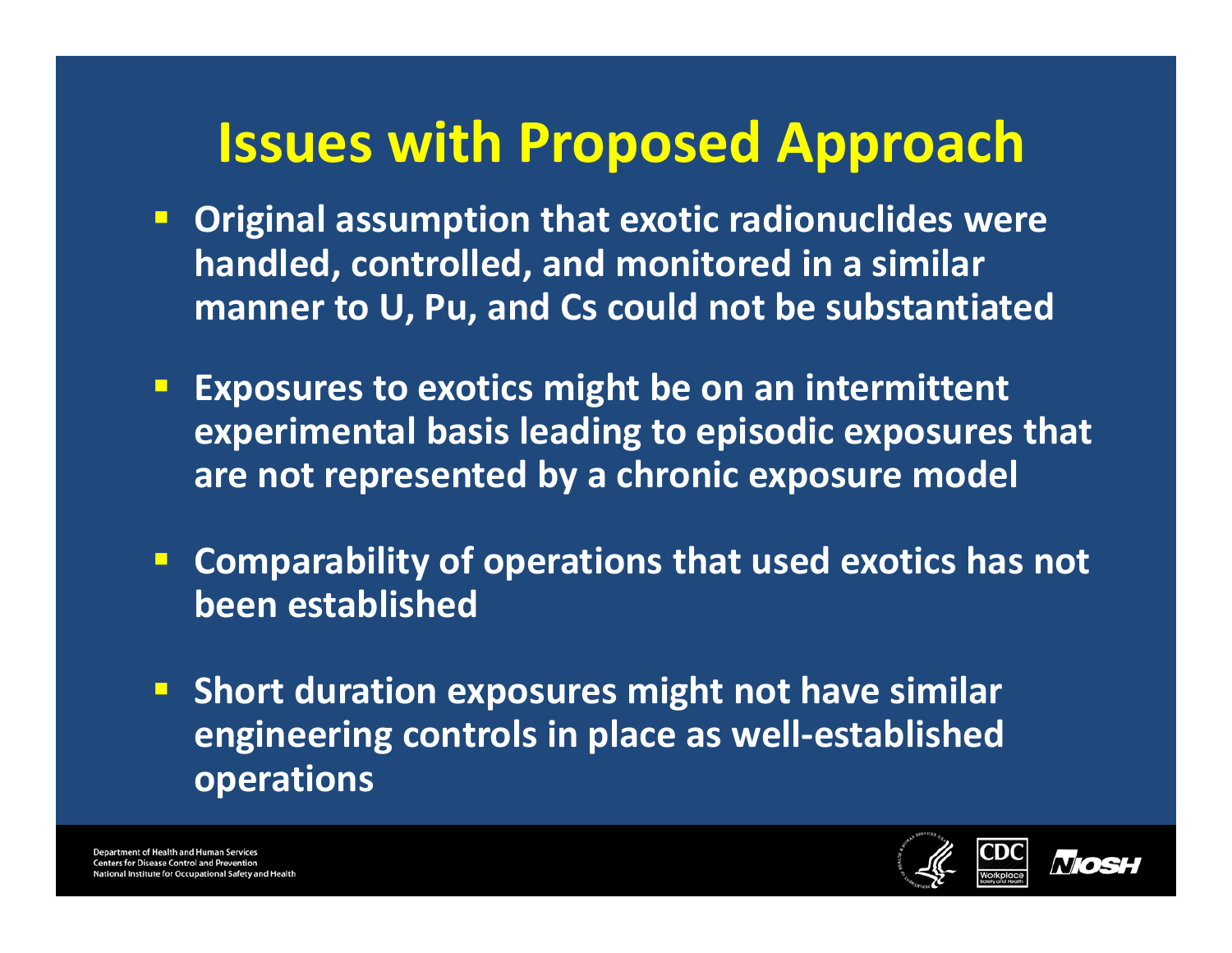## **Feasibility of Internal Dose Reconstruction**

- **The available monitoring records, process descriptions, and source‐term data are inadequate to complete internal dose reconstructions with sufficient accuracy for the evaluated class of employees during the period January 1, 1976 through December 31, 1995**
- **Based on <sup>a</sup> presumption of compliance with 10 CFR 835, NIOSH finds that dose reconstruction is likely feasible by January 1, 1996**
- **NIOSH is continuing to evaluate feasibility for the post‐1995 period**

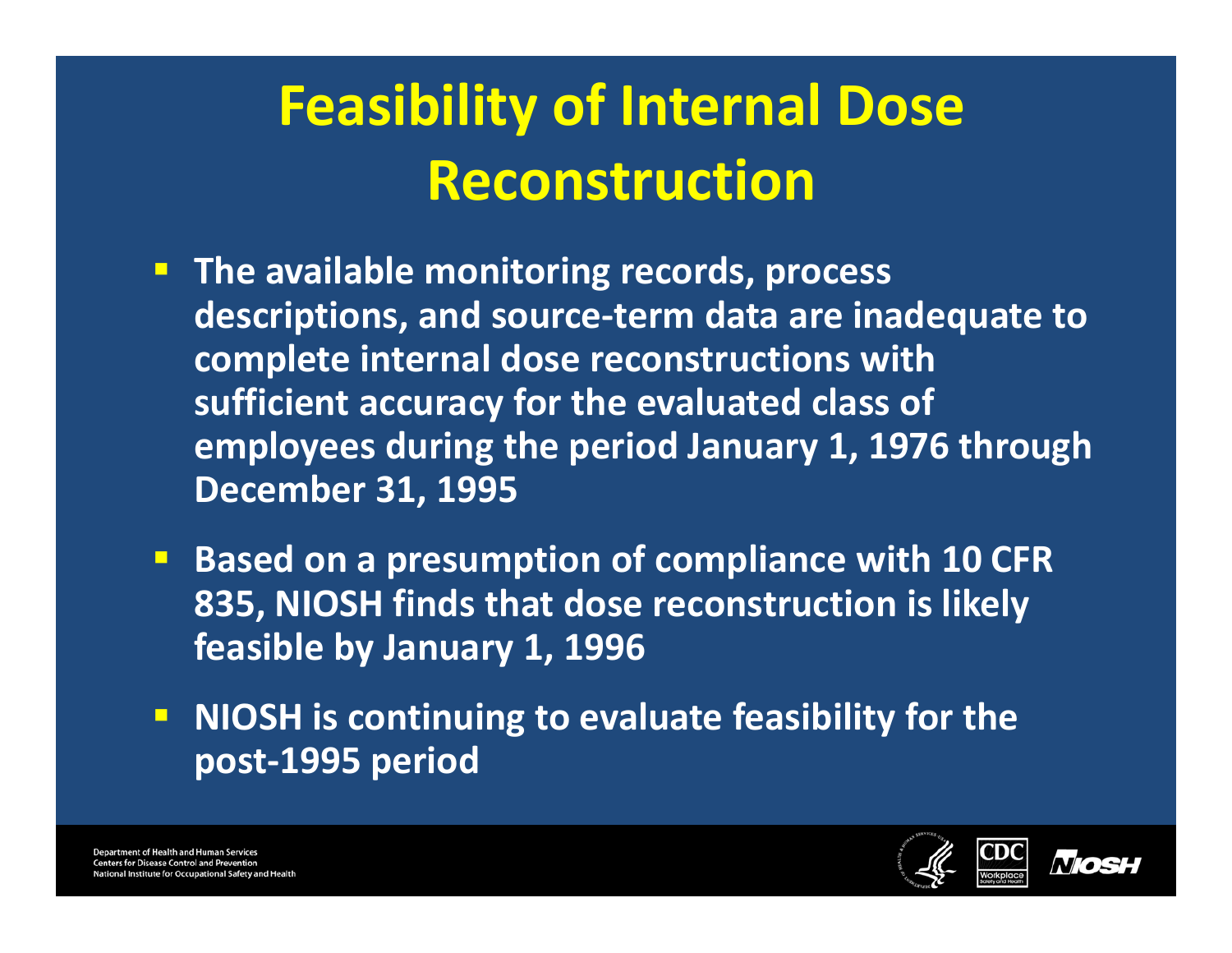## **Feasibility of External Dose Reconstruction**

- $\Box$ **Majority of all workers monitored for photons after 1975**
- **Personnel dosimeters were capable of measuring beta exposures**
- **Field beta measurements were taken in conjunction with photon surveys**
- $\Box$  **Neutrons monitored prior to 1980 can be assessed using appropriate N/P ratios**
- $\blacksquare$  **Neutron exposures after 1980 measured using <sup>a</sup> combination of albedo and NTA film**
- $\Box$  **Occupational medical dose reconstruction possible using ORAU‐TBKS‐0013**

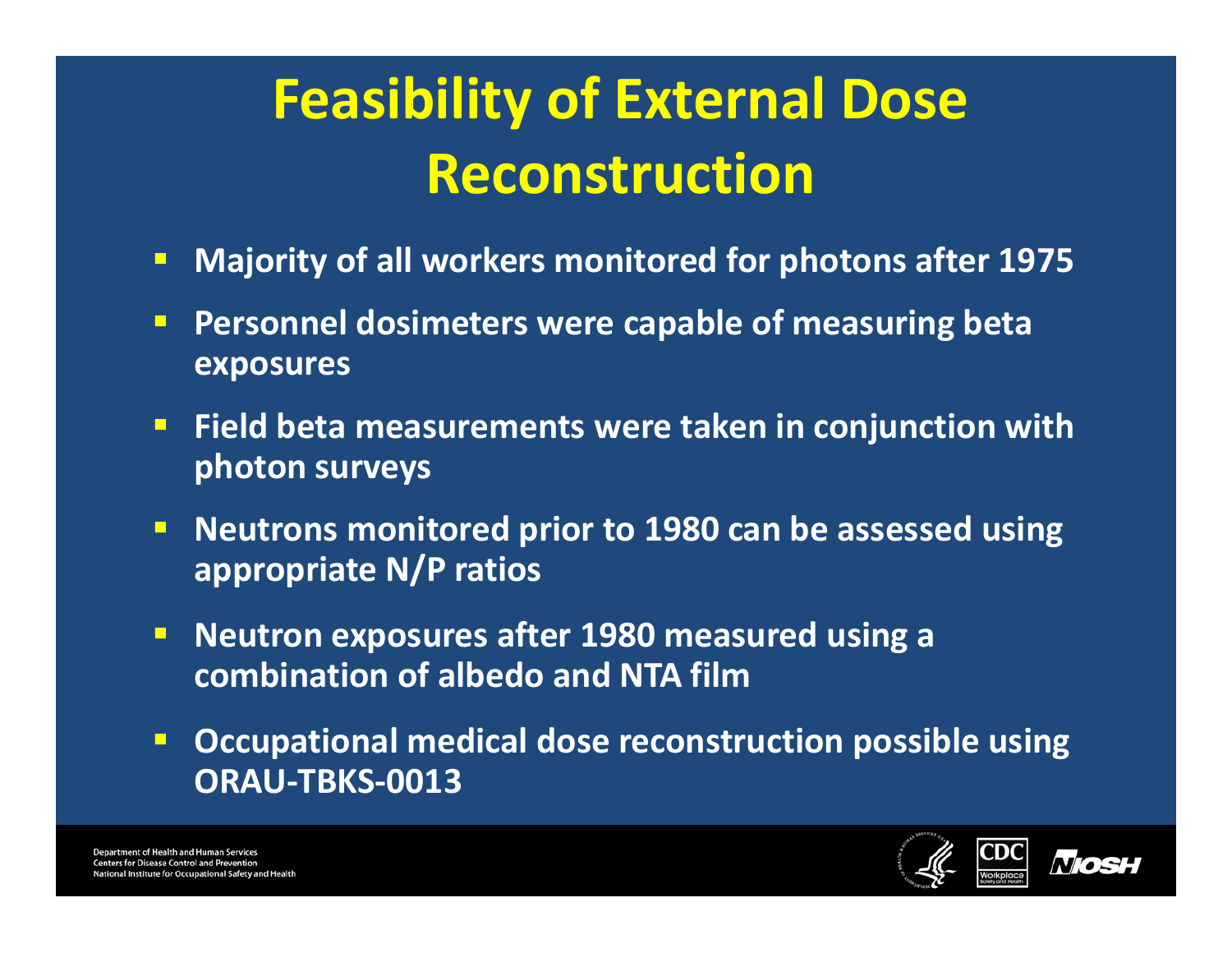# **Summary of Feasibility Findings (1976‐1995)**

| <b>Source of Exposure</b>                                          | <b>Reconstruction Feasible</b> | <b>Reconstruction Not Feasible</b> |
|--------------------------------------------------------------------|--------------------------------|------------------------------------|
| <b>Internal</b>                                                    |                                | X                                  |
| - Pu, U                                                            | X                              |                                    |
| - H-3, MFP, MAP, Th,<br>Am-241, Np-237, Ac-<br>227, Pa-231, Cm-244 |                                | X                                  |
| <b>External</b>                                                    | X                              |                                    |
| - Gamma                                                            | X                              |                                    |
| - Beta                                                             | X                              |                                    |
| - Neutron                                                          | X                              |                                    |
| - Occupational<br><b>Medical X-ray</b>                             | X                              |                                    |

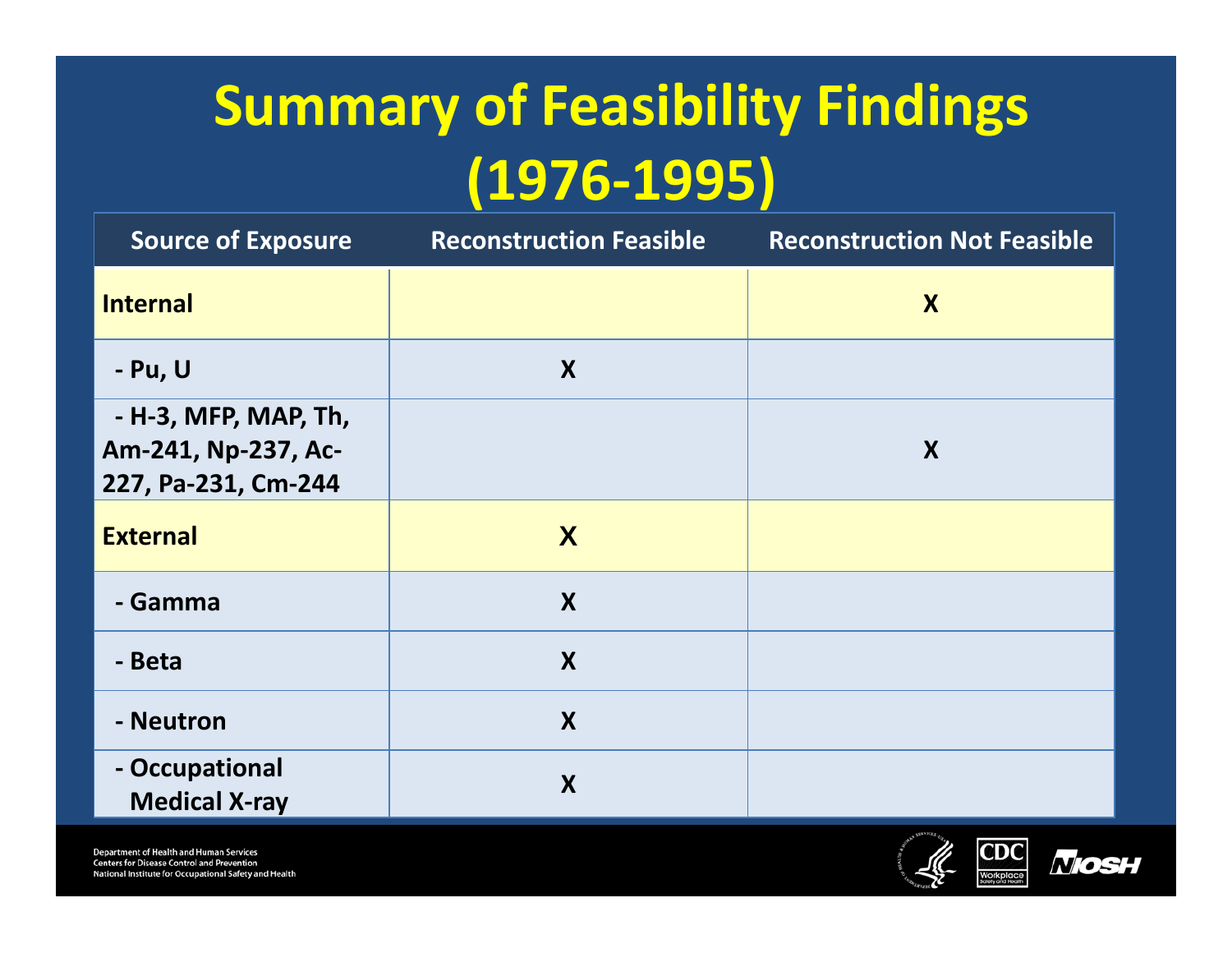## **Health Endangerment**

- **The evidence reviewed in this evaluation indicates that some workers in the class may have accumulated chronic radiation exposures through intakes of radionuclides.**
- **Consequently, NIOSH is specifying that health may have been endangered for those workers covered by this evaluation who were employed for <sup>a</sup> number of work days aggregating at least 250 work days within the parameters established for this class or in combination with work days within the parameters established for one or more other classes of employees in the SEC.**

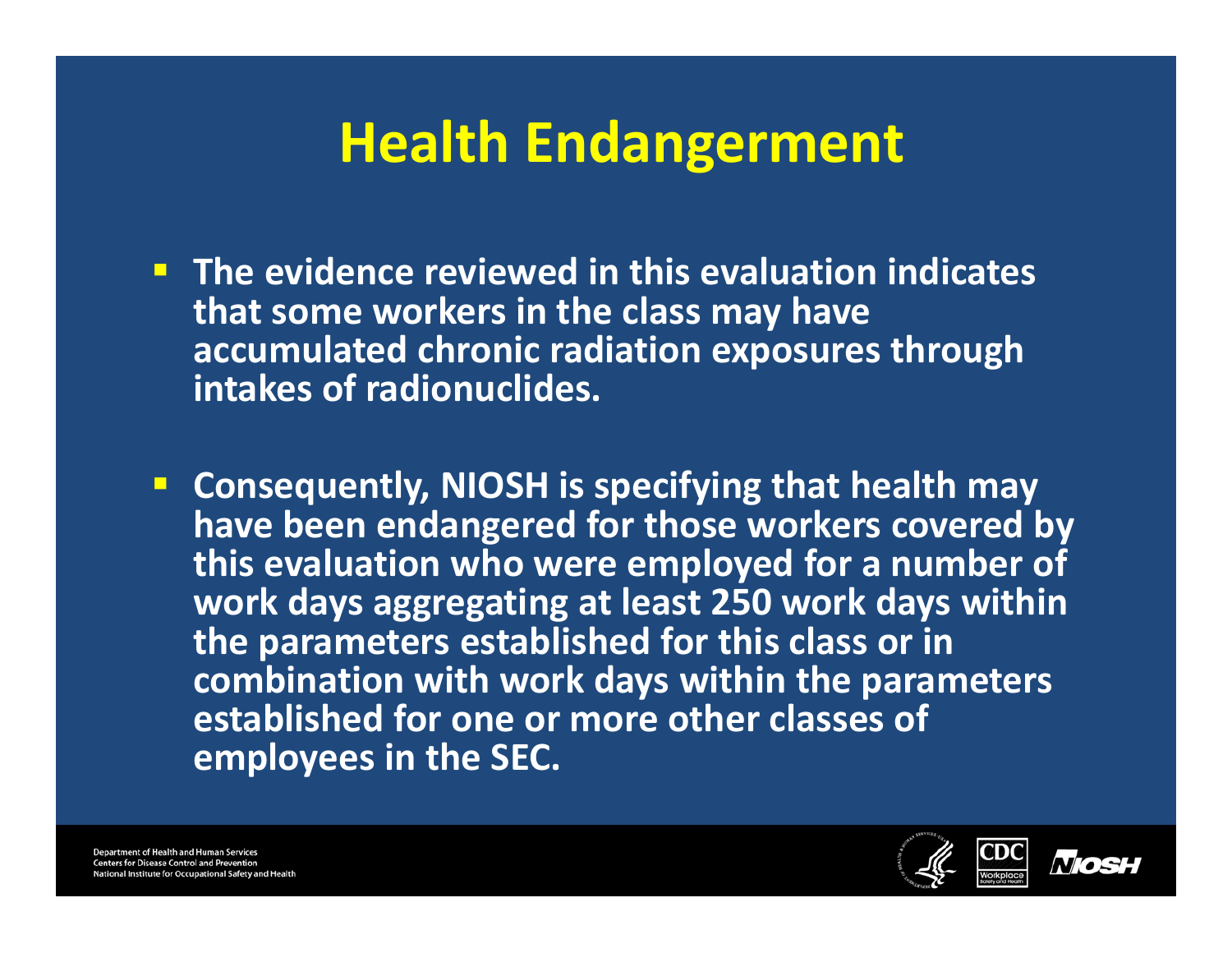## **NIOSH Recommendation**

**All employees of the Department of Energy, its predecessor agencies, and their contractors and subcontractors who worked at the Los Alamos National Laboratory in Los Alamos, New Mexico from January 1, 1976 through December 31, 1995, for a number of work days aggregating at least 250 work days, occurring either solely under this employment or in combination with work days within the parameters established for one or more other classes of employees in the Special Exposure Cohort.**

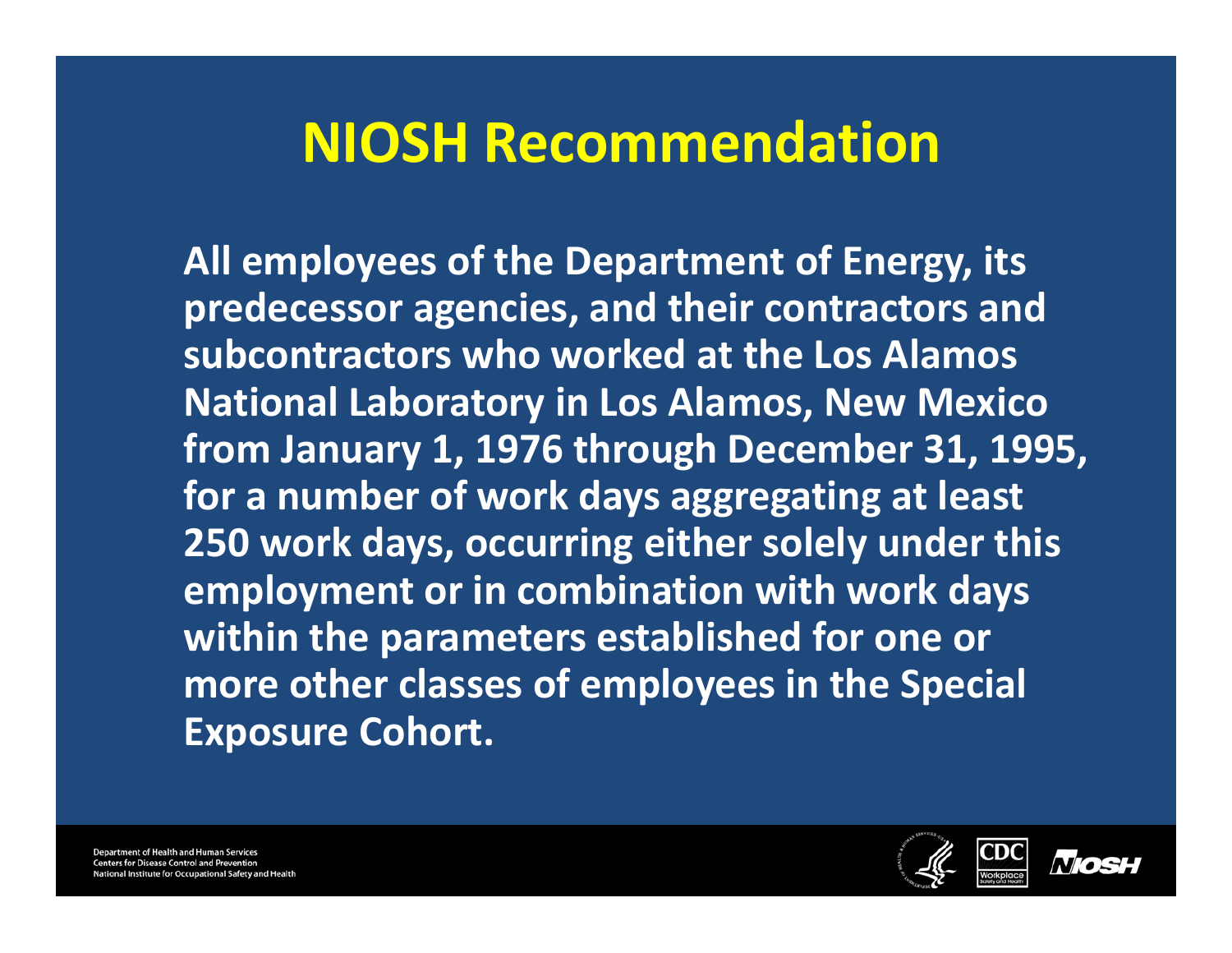## **NIOSH Recommendation‐cont.**

#### $\blacksquare$ **Rationale for including all workers:**

• **NIOSH has determined that, due to undocumented worker movements across the site and limited claimant‐specific information pertaining to work locations, it is unable to eliminate any specific worker from potential exposure scenarios based on assigned work location.**

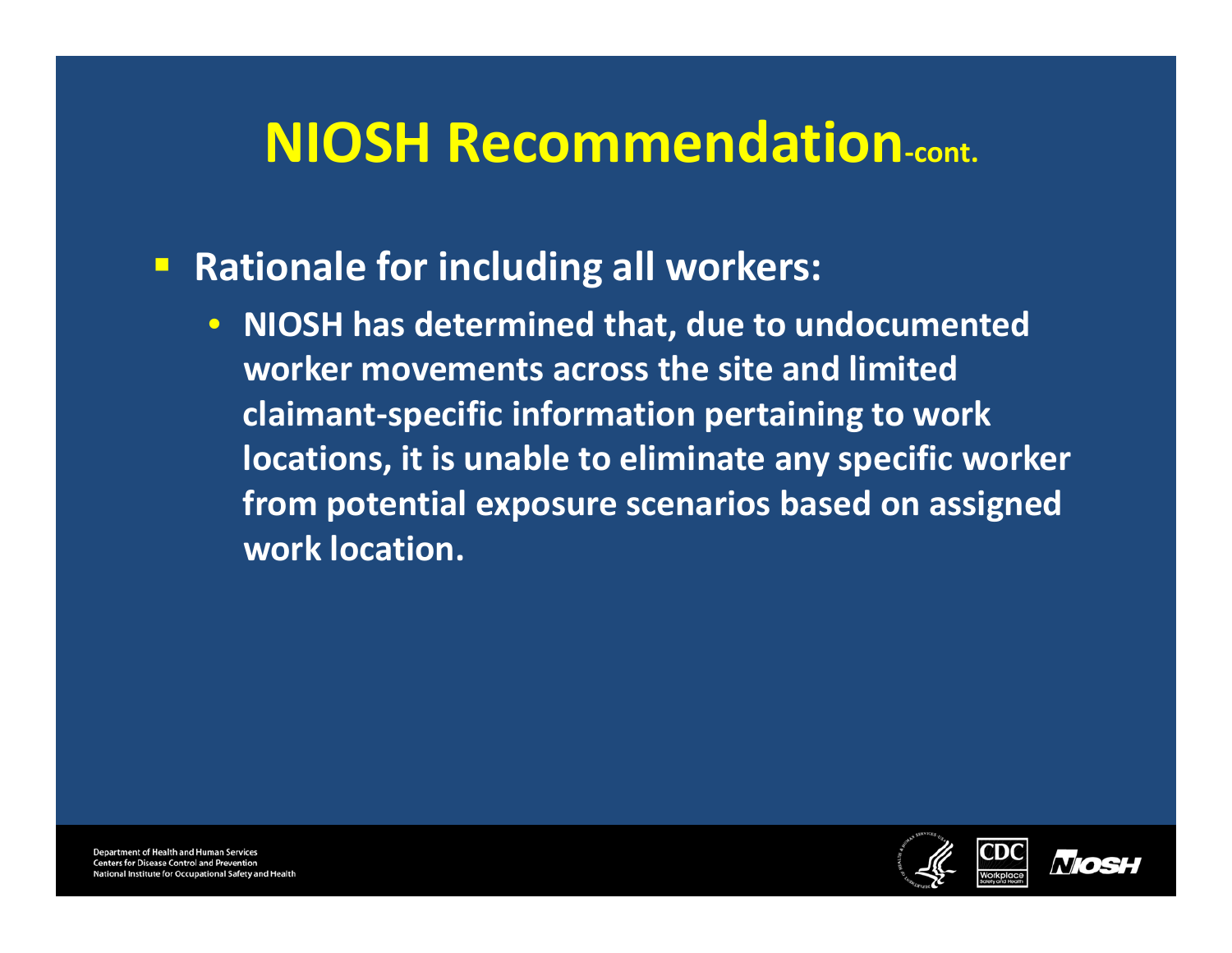## **NIOSH Recommendation‐cont.**

#### **For those not included in the SEC:**

• **NIOSH intends to use any internal and external monitoring data, and medical doses that may become available for an individual claim (and that can be interpreted using existing dose reconstruction processes or procedures). Therefore, partial dose reconstructions for individuals employed at Los Alamos National Laboratory during the period from January, 1976 through December 31, 1995, but who do not qualify for inclusion in the Special Exposure Cohort, may be performed using these data as appropriate.**